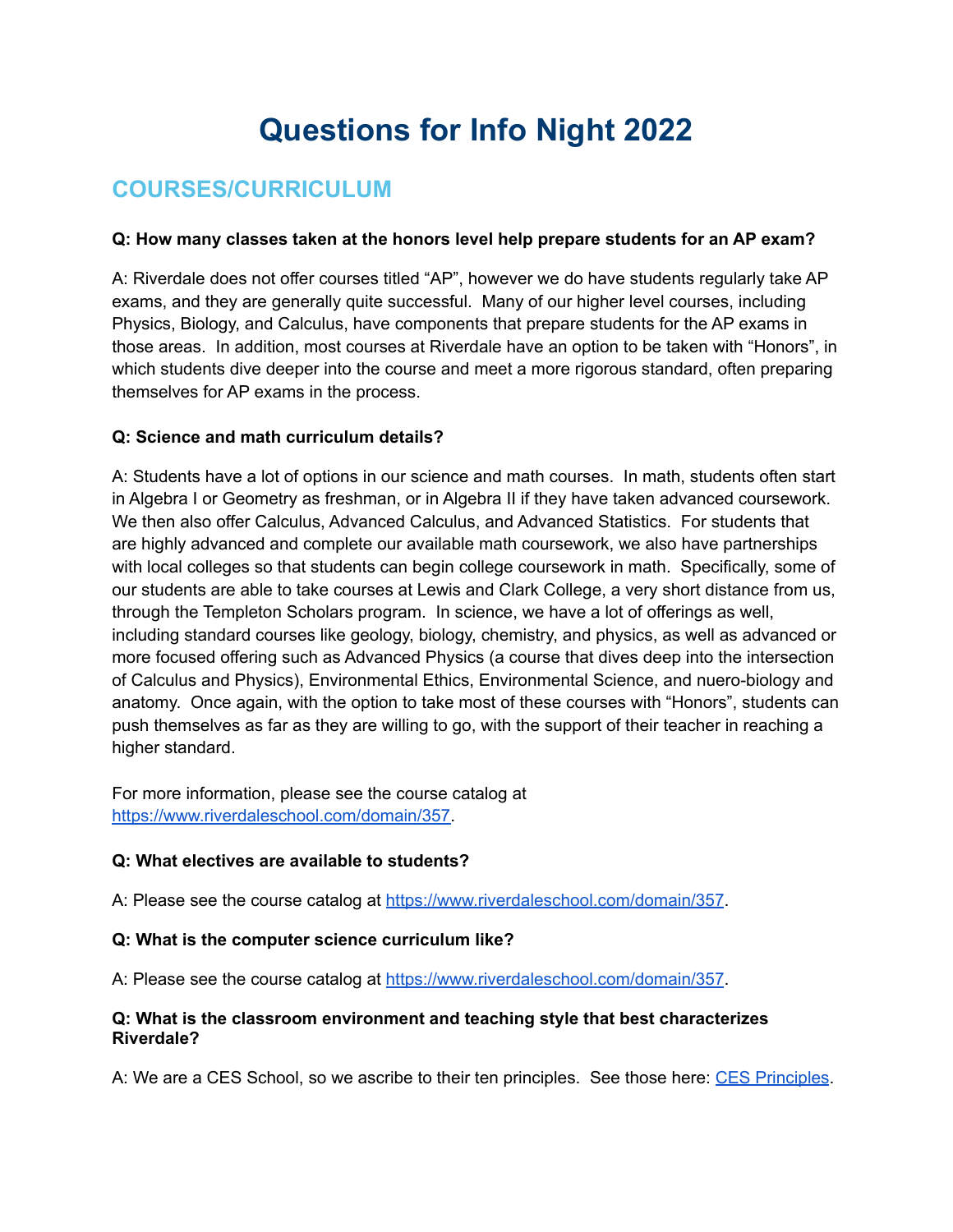#### **Q: Class breadth and depth?**

Please see the course catalog at <https://www.riverdaleschool.com/domain/357>.

#### **Q: Daily Schedule and Homework?**

A: Homework depends on the day and the classes the student is enrolled in. Our teachers are encouraged to limit homework, but can ask for up to 30 minutes per class per night. In many cases, students who utilize class time well have very little homework.

Students spend 70 minutes per day in each class, and take 5 courses at a time. Our school day is from 9:00 AM to 3:55 PM, and 9:00 AM to 2:55 on Wednesdays.

#### **Q: What are the options for classes and extracurricular activities involving music at Riverdale? Is there any discussion of increasing the offerings? We are especially interested in singing opportunities.**

A: We currently offer choir and hope to get back to regular choir instruction and practice soon. This will depend on the state of the pandemic, but currently we are hoping that by next year we are able to offer full, regular choir instruction.

For more information, please see the course catalog at [https://www.riverdaleschool.com/domain/357.](https://www.riverdaleschool.com/domain/357)

# **CLUBS/ATHLETICS**

#### **Q: What kinds of enhancement and sports programs are offered to 9-12 graders?**

A: Sports at Riverdale are "no cut," meaning that students are able to participate in any of our sports. We offer soccer, volleyball, basketball, skiing, swimming, golf, tennis, track and field, and cross country. Our teams are regularly competitive in our district and the state, with our girls soccer team making the state semifinals in the fall of 2021. We also regularly have students go on to play competitive sports in college. On February 24 this year, we will have a signing ceremony for three of our graduating athletes as they sign letters of intent to play for their chosen colleges. We even have a former Maverick that just competed in skiing at the Beijing Olympics.

## **ENROLLMENT**

#### **Q: How does out-of-district transferring work? The lottery?**

A: Please contact Hilary [Chandler](mailto:hchandler@riverdale.k12.or.us), enrollment coordinator, at the district office to discuss all things enrollment and lottery related. Each student's situation tends to be unique in this regard.

Our waitlist is very fluid the first few weeks after the lottery pull. Students may be waitlisted at first and then offered a spot within a week. We keep our waitlist through the summer.

You will need to work directly with your home district and follow the steps in their request process. You'll want to start doing this right away, as each district has different transfer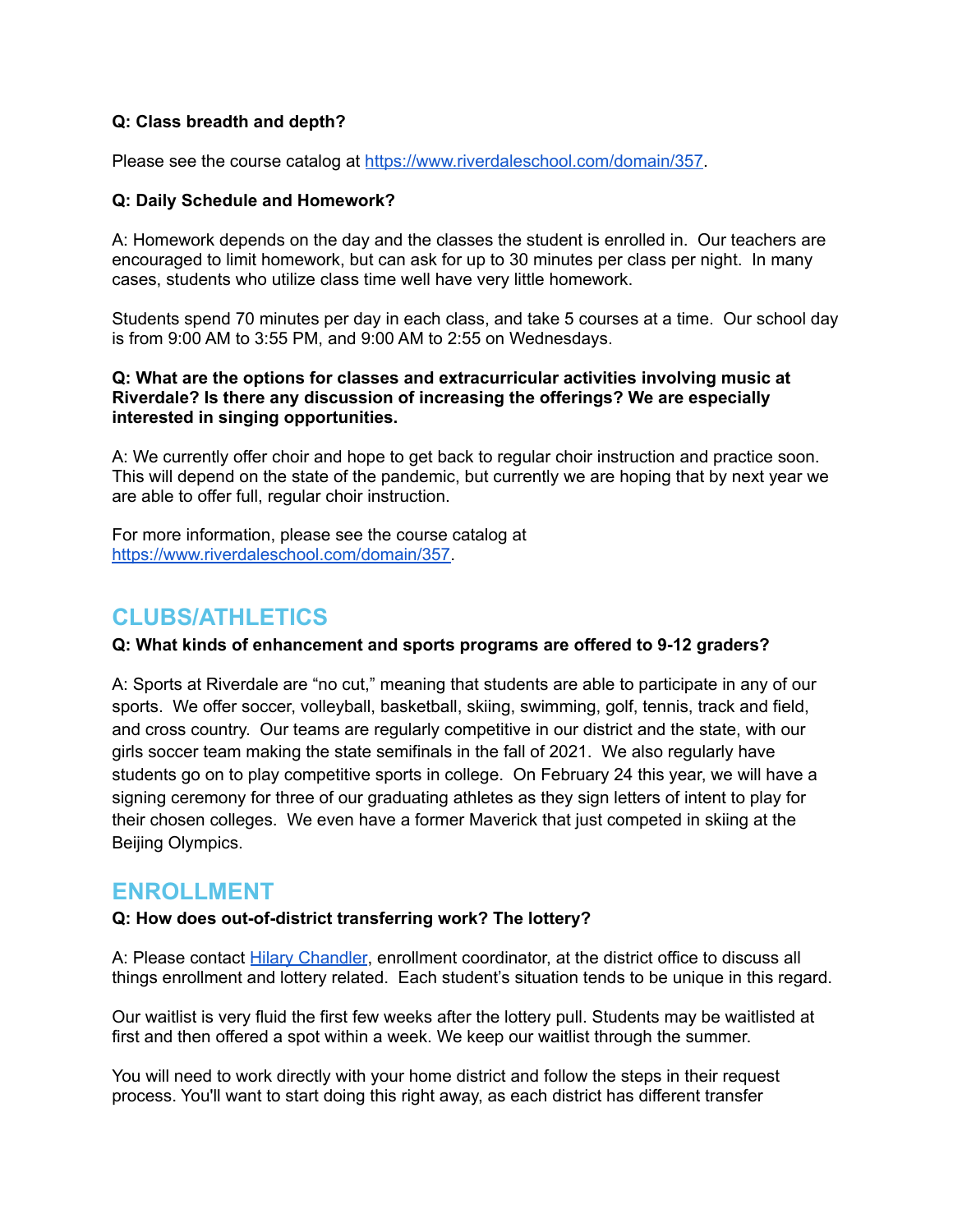processes. A transfer from your home district does not guarantee entrance to Riverdale. You must still earn a place in our enrollment lottery.

#### **Q: Will prospective students have an opportunity to visit during school hours between January and April 2022?**

A: We are still not allowing any students to come into the school from outside our district. 8th graders from RGS were given this opportunity through a summit held in January. Due to the pandemic, it is hard to offer this opportunity outside of our own district students.

# **POLICIES**

#### **Q: What are your cell phone policies?**

A: Students are expected to use cell phones in a respectful and appropriate manner. Teachers expect them to adhere to their policies in each class, including having them put away as directed. Students who violate that policy may have their phone taken for the day, and they or their guardian may be asked to come pick it up.

# **SUPPORT**

#### **Q: What type of advisory system do you offer?**

A: We have a weekly advisory period for students to work with advisors and use that time for a variety of instruction and student-centered activities. Beyond that, our guidance counselor and college counselor work closely with students to ensure that they are taking coursework that is relevant and appropriate to their needs and goals.

#### **Q: Does Riverdale offer any special learning services?**

A: We have an instructional specialist (special education teacher) and work with all IEP's and 504 plans, and offer any support that is determined necessary through the IEP or 504 program. Students may be able to take study skills courses as deemed necessary, and have opportunities for completing homework with guidance most days after school.

#### **Q: What support does Riverdale offer for kids with Dyslexia?**

A: Riverdale works with all students to meet their specific needs. In cases of individual conditions or diverse learning needs, it would be best to speak directly with our learning specialist, Beth Johnston, who can answer questions about specific situations. Please email her at [bjohnston@riverdale.k12.or.us](mailto:bjohnston@riverdale.k12.or.us) to request a discussion.

## **WHY RIVERDALE?**

#### **Q: Why Riverdale? How is it different from other schools?**

A:

- 1. Challenging academic atmosphere that will help your students achieve their best possible outcomes in high school and beyond.
- 2. Very personalized education with the opportunity to tailor every class to every learner with regular and honors options available in all coursework.